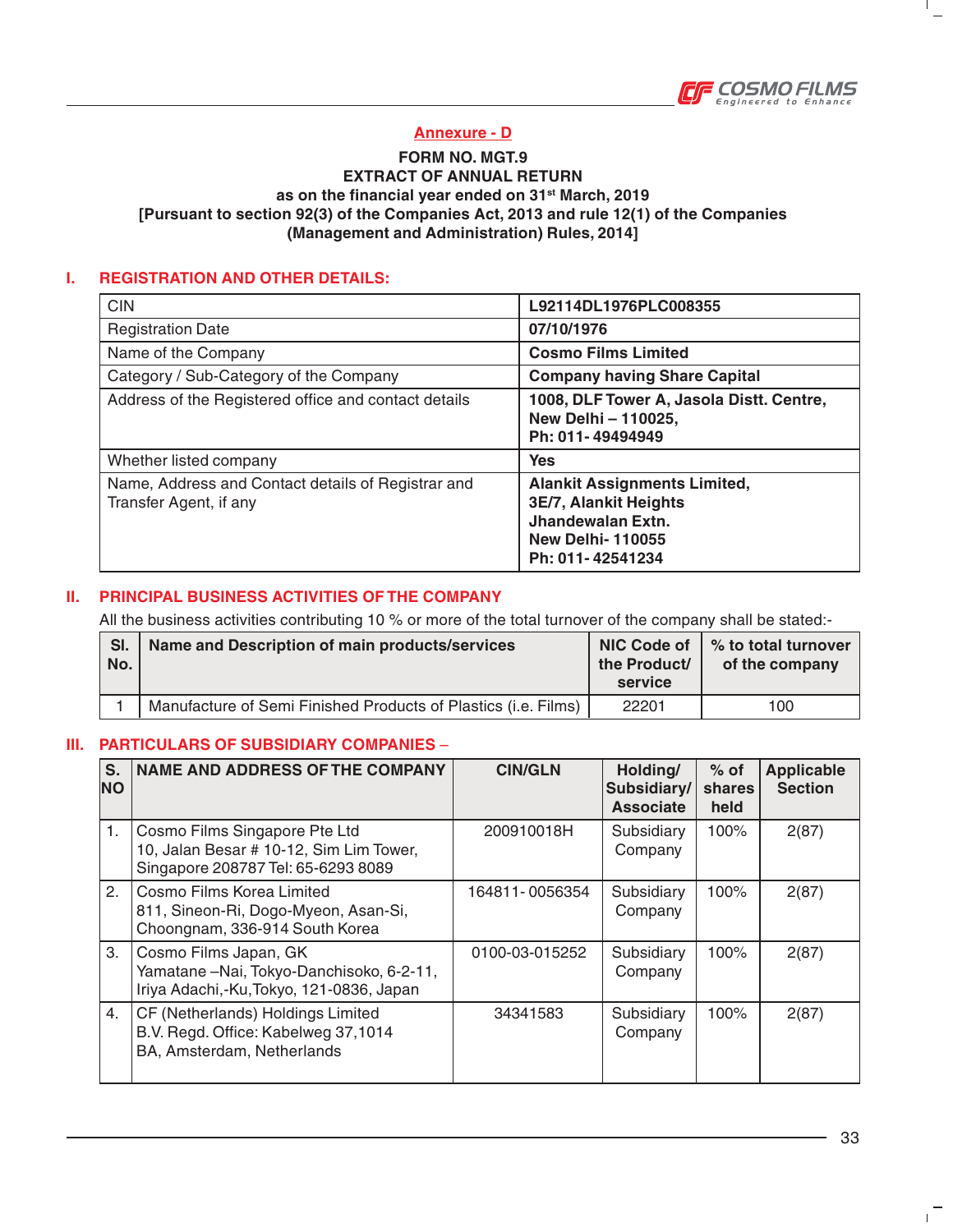

 $-$ <sup>1</sup>

| S.<br><b>NO</b> | <b>NAME AND ADDRESS OF THE COMPANY</b>                                                                                                        | <b>CIN/GLN</b> | Holding/<br><b>Subsidiary</b><br><b>Associate</b> | $%$ of<br>shares<br>held | <b>Applicable</b><br><b>Section</b> |
|-----------------|-----------------------------------------------------------------------------------------------------------------------------------------------|----------------|---------------------------------------------------|--------------------------|-------------------------------------|
| 5.              | Cosmo Films Inc.<br>560, Maryland, Parkway, Hagerstown<br>Maryland, USA 21740                                                                 | 26-1520669     | Subsidiary<br>Company                             | 100%                     | 2(87)                               |
| 6.              | CF Investment Holding Private (Thailand)<br><b>Company Limited</b><br>100/208 Moo 3, Kamala Sub District,<br>Kathu District, Phuket, Thailand | 0835556006647  | Subsidiary<br>Company                             | 100%                     | 2(87)                               |
| 7 <sub>1</sub>  | Cosmo Films Poland SP. Z.O.O<br>Aleja Wilanowska 277, 02-73, Warsaw, Poland                                                                   | 0000718989     | Subsidiary<br>Company                             | 100%                     | 2(87)                               |

# IV. **SHARE HOLDING PATTERN (Equity Share Capital Breakup as percentage of Total Equity)**

# **i) Category-wise Share Holding**

| <b>Category of</b><br>Shareholder                                                                                                         |                | No. of Shares held at the<br>beginning of the year |                |                             |                |                          | No. of Shares held at the end<br>of the year |                             |                                       |
|-------------------------------------------------------------------------------------------------------------------------------------------|----------------|----------------------------------------------------|----------------|-----------------------------|----------------|--------------------------|----------------------------------------------|-----------------------------|---------------------------------------|
|                                                                                                                                           | Demat          | <b>Physical</b>                                    | <b>Total</b>   | % of Total<br><b>Shares</b> |                | Demat Physical           | <b>Total</b>                                 | % of Total<br><b>Shares</b> | % Change<br><b>During</b><br>the Year |
| A. Promoters                                                                                                                              |                |                                                    |                |                             |                |                          |                                              |                             |                                       |
| 1) Indian                                                                                                                                 |                |                                                    |                |                             |                |                          |                                              |                             |                                       |
| Individuals/ Hindu Undivided Family                                                                                                       | 989881         | <b>NIL</b>                                         | 989881         | 5.09                        | 1118248        | <b>NIL</b>               | 1118248                                      | 5.75                        | 0.66                                  |
| Central Government/ State Government(s)                                                                                                   | <b>NIL</b>     | <b>NIL</b>                                         | <b>NIL</b>     | <b>NIL</b>                  | <b>NIL</b>     | <b>NIL</b>               | <b>NIL</b>                                   | <b>NIL</b>                  | 0.00                                  |
| Bodies Corporate                                                                                                                          | 135682         | <b>NIL</b>                                         | 135682         | 0.70                        | 5682           | <b>NIL</b>               | 5682                                         | 0.03                        | (0.67)                                |
| <b>Financial Institutions/Banks</b>                                                                                                       | <b>NIL</b>     | <b>NIL</b>                                         | <b>NIL</b>     | <b>NIL</b>                  | <b>NIL</b>     | <b>NIL</b>               | <b>NIL</b>                                   | <b>NIL</b>                  | 0.00                                  |
| Any Others (Firm)<br>1. Mr. Ashok Jaipuria- Registered Owner<br>Gayatri & Annapurna - Beneficial Owner<br>2. Ashok Jaipuria Private Trust | 7233876<br>100 | <b>NIL</b><br><b>NIL</b>                           | 7233876<br>100 | 37.21<br>0.00               | 7508216<br>100 | <b>NIL</b><br><b>NIL</b> | 7508216<br>100                               | 38.62<br>0.00               | 1.41<br>0.00                          |
| Sub Total(A)(1)                                                                                                                           | 8359539        | <b>NIL</b>                                         | 8359539        | 43.00                       | 8632246        | <b>NIL</b>               | 8632246                                      | 44.40                       | 1.40                                  |
| 2) Foreign                                                                                                                                |                |                                                    |                |                             |                |                          |                                              |                             |                                       |
| Individuals (Non-Residents Individuals/<br>Foreign Individuals                                                                            | <b>NIL</b>     | <b>NIL</b>                                         | <b>NIL</b>     | <b>NIL</b>                  | <b>NIL</b>     | <b>NIL</b>               | <b>NIL</b>                                   | <b>NIL</b>                  | 0.00                                  |
| <b>Bodies Corporate</b>                                                                                                                   | <b>NIL</b>     | <b>NIL</b>                                         | <b>NIL</b>     | <b>NIL</b>                  | <b>NIL</b>     | <b>NIL</b>               | <b>NIL</b>                                   | <b>NIL</b>                  | 0.00                                  |
| Institutions                                                                                                                              | <b>NIL</b>     | <b>NIL</b>                                         | <b>NIL</b>     | <b>NIL</b>                  | <b>NIL</b>     | <b>NIL</b>               | <b>NIL</b>                                   | <b>NIL</b>                  | 0.00                                  |
| Qualified Foreign Investor                                                                                                                | <b>NIL</b>     | <b>NIL</b>                                         | <b>NIL</b>     | <b>NIL</b>                  | <b>NIL</b>     | <b>NIL</b>               | <b>NIL</b>                                   | <b>NIL</b>                  | 0.00                                  |
| Any Others(Specify)                                                                                                                       | <b>NIL</b>     | <b>NIL</b>                                         | <b>NIL</b>     | <b>NIL</b>                  | <b>NIL</b>     | <b>NIL</b>               | <b>NIL</b>                                   | <b>NIL</b>                  | 0.00                                  |
| Sub Total(A)(2)                                                                                                                           | <b>NIL</b>     | <b>NIL</b>                                         | <b>NIL</b>     | <b>NIL</b>                  | <b>NIL</b>     | <b>NIL</b>               | <b>NIL</b>                                   | <b>NIL</b>                  | 0.00                                  |
| <b>Total Shareholding of Promoter and</b><br>Promoter Group $(A)=(A)(1)+(A)(2)$                                                           | 8359539        | <b>NIL</b>                                         | 8359539        | 43.00                       | 8632246        | <b>NIL</b>               | 8632246                                      | 44.40                       | 1.40                                  |
| <b>B. Public shareholding</b>                                                                                                             |                |                                                    |                |                             |                |                          |                                              |                             |                                       |
| 1) Institutions                                                                                                                           |                |                                                    |                |                             |                |                          |                                              |                             |                                       |
| Mutual Funds/ UTI                                                                                                                         | 1455           | 525                                                | 1980           | 0.01                        | 1455           | 525                      | 1980                                         | 0.01                        | 0.00                                  |
| Financial Institutions / Banks                                                                                                            | 18159          | 4100                                               | 22259          | 0.11                        | 10097          | 4100                     | 14197                                        | 0.07                        | (0.04)                                |
| Central Government/ State Government(s)                                                                                                   | <b>NIL</b>     | <b>NIL</b>                                         | <b>NIL</b>     | <b>NIL</b>                  | <b>NIL</b>     | <b>NIL</b>               | <b>NIL</b>                                   | <b>NIL</b>                  | 0.00                                  |
| Venture Capital Funds                                                                                                                     | <b>NIL</b>     | <b>NIL</b>                                         | <b>NIL</b>     | <b>NIL</b>                  | <b>NIL</b>     | <b>NIL</b>               | <b>NIL</b>                                   | <b>NIL</b>                  | 0.00                                  |
| <b>Insurance Companies</b>                                                                                                                | <b>NIL</b>     | <b>NIL</b>                                         | <b>NIL</b>     | <b>NIL</b>                  | <b>NIL</b>     | <b>NIL</b>               | <b>NIL</b>                                   | <b>NIL</b>                  | 0.00                                  |
| Foreign Institutional Investors/Foreign<br>Portfolio investors                                                                            | 629537         | 2200                                               | 631737         | 3.25                        | 394529         | 2150                     | 396679                                       | 2.04                        | (1.21)                                |
| Foreign Venture Capital Investors                                                                                                         | <b>NIL</b>     | <b>NIL</b>                                         | <b>NIL</b>     | <b>NIL</b>                  | <b>NIL</b>     | <b>NIL</b>               | <b>NIL</b>                                   | <b>NIL</b>                  | 0.00                                  |
| Qualified Foreign Investor                                                                                                                | <b>NIL</b>     | <b>NIL</b>                                         | <b>NIL</b>     | <b>NIL</b>                  | <b>NIL</b>     | <b>NIL</b>               | <b>NIL</b>                                   | <b>NIL</b>                  | 0.00                                  |
| Any Other (Bank Foreign)                                                                                                                  | <b>NIL</b>     | 140                                                | 140            | 0.00                        | <b>NIL</b>     | 140                      | 140                                          | 0.00                        | 0.00                                  |
| <b>Alternate Investment Funds</b>                                                                                                         | <b>NIL</b>     | <b>NIL</b>                                         | <b>NIL</b>     | <b>NIL</b>                  | 141952         | <b>NIL</b>               | 141952                                       | 0.73                        | 0.73                                  |
| Sub-Total (B)(1)                                                                                                                          | 649151         | 6965                                               | 656116         | 3.37                        | 548033         | 6915                     | 554948                                       | 2.85                        | (0.52)                                |

 $\overline{\phantom{a}}$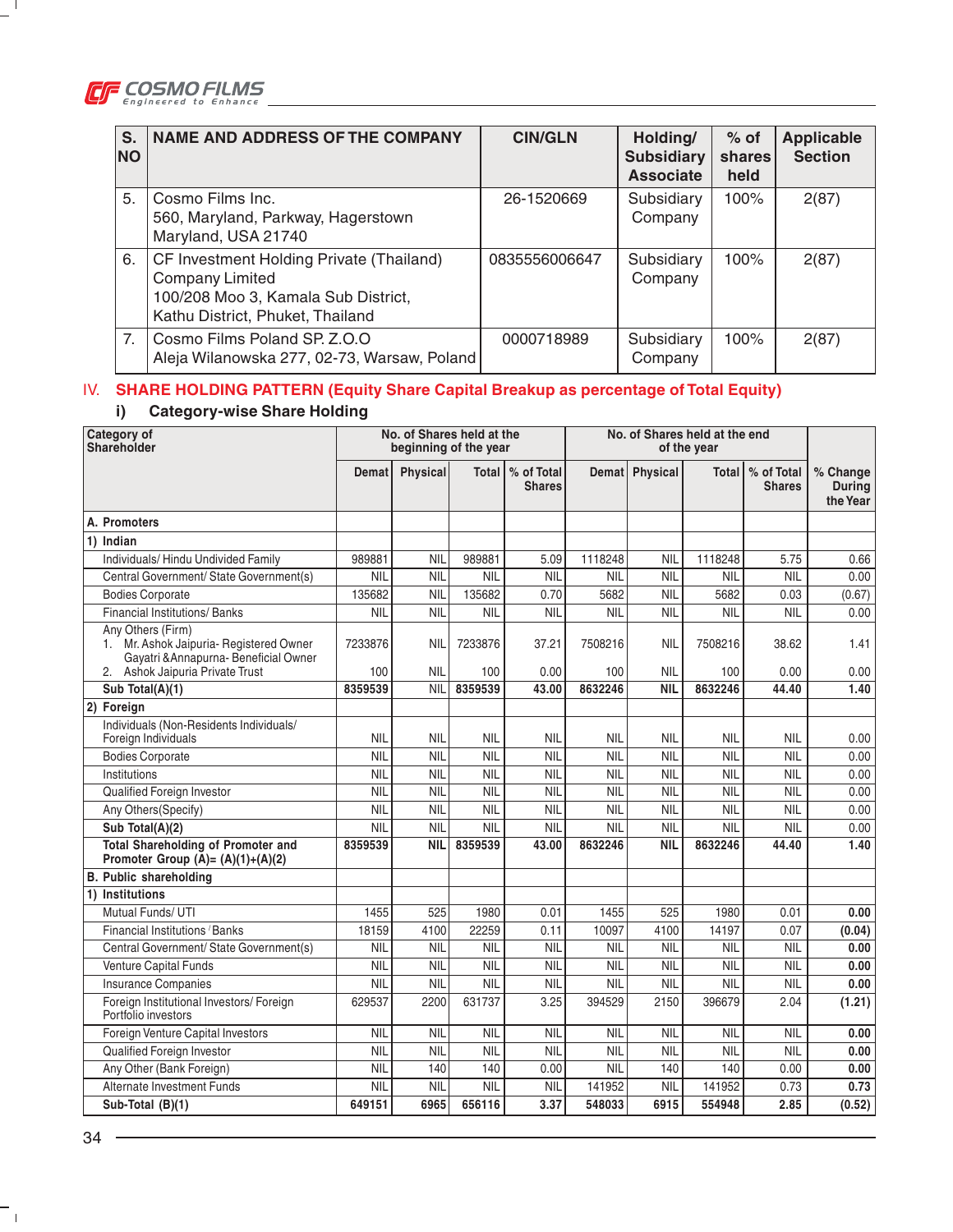

 $\frac{1}{2}$ 

| Category of<br>Shareholder                                                                     |            | No. of Shares held at the<br>beginning of the year |                 |                             |            |                 | No. of Shares held at the end<br>of the year |                             |                                       |
|------------------------------------------------------------------------------------------------|------------|----------------------------------------------------|-----------------|-----------------------------|------------|-----------------|----------------------------------------------|-----------------------------|---------------------------------------|
|                                                                                                | Demat      | <b>Physical</b>                                    | <b>Total</b>    | % of Total<br><b>Shares</b> | Demat      | <b>Physical</b> | <b>Total</b>                                 | % of Total<br><b>Shares</b> | % Change<br><b>During</b><br>the Year |
| (2) Non-institutions                                                                           |            |                                                    |                 |                             |            |                 |                                              |                             |                                       |
| <b>Bodies Corporate</b>                                                                        | 1114684    | 11665                                              | 1126349         | 5.80                        | 965324     | 11395           | 976719                                       | 5.02                        | (0.78)                                |
| <b>Individuals</b>                                                                             |            |                                                    |                 |                             |            |                 |                                              |                             |                                       |
| Individual shareholders holding<br>i.<br>nominal share capital up to ₹1 lakh                   | 5920671    | 421553                                             | 6342224         | 32.63                       | 5805124    | 372593          | 6177717                                      | 31.77                       | (0.84)                                |
| Individual shareholders holding nominal<br>ii.<br>share capital in excess of ₹1 lakh.          | 2141823    | <b>NIL</b>                                         | 2141823         | 11.02                       | 2284040    | <b>NIL</b>      | 2284040                                      | 11.75                       | 0.73                                  |
| <b>Qualified Foreign Investor</b>                                                              | <b>NIL</b> | <b>NIL</b>                                         | <b>NIL</b>      | <b>NIL</b>                  | <b>NIL</b> | <b>NIL</b>      | <b>NIL</b>                                   | <b>NIL</b>                  | 0.00                                  |
| Any Other (NBFCs / Foreign National)                                                           | 66983      | <b>NIL</b>                                         | 66983           | 0.34                        | 79758      | <b>NIL</b>      | 79758                                        | 0.41                        | 0.07                                  |
| <b>IEPF</b>                                                                                    | 126349     | <b>NIL</b>                                         | 126349          | 0.65                        | 133781     | <b>NIL</b>      | 133781                                       | 0.69                        | 0.04                                  |
| Non Resident Indian                                                                            | 315233     | 22400                                              | 337633          | 1.74                        | 295486     | 21760           | 317246                                       | 1.63                        | (0.11)                                |
| Trust                                                                                          | 6664       | <b>NIL</b>                                         | 6664            | 0.03                        | 7225       | <b>NIL</b>      | 7225                                         | 0.04                        | 0.01                                  |
| Sub-Total (B)(2)                                                                               | 9692407    |                                                    | 455618 10148025 | 52.20                       | 9570738    | 405748          | 9976486                                      | 51.32                       | (0.88)                                |
| Total Public Shareholding (B)=<br>$(B)(1)+(B)(2)$                                              | 10341558   |                                                    | 46258310804141  | 55.57                       | 10118771   | 412663          | 10531434                                     | 54.17                       | (1.4)                                 |
| TOTAL $(A)+(B)$                                                                                | 18701097   |                                                    | 462583 19163680 | 98.57                       | 18751017   | 412663          | 19163680                                     | 98.57                       | 0.00                                  |
| C-1 Shares held by Custodians and against<br>which Depository Receipts have been issued        |            |                                                    |                 |                             |            |                 |                                              |                             |                                       |
| Promoter and Promoter Group                                                                    | <b>NIL</b> | <b>NIL</b>                                         | <b>NIL</b>      | <b>NIL</b>                  | <b>NIL</b> | <b>NIL</b>      | <b>NIL</b>                                   | <b>NIL</b>                  | 0.00                                  |
| Public                                                                                         | <b>NIL</b> | <b>NIL</b>                                         | <b>NIL</b>      | <b>NIL</b>                  | <b>NIL</b> | <b>NIL</b>      | <b>NIL</b>                                   | <b>NIL</b>                  | 0.00                                  |
| Sub-Total (C) (1)                                                                              | <b>NIL</b> | <b>NIL</b>                                         | <b>NIL</b>      | <b>NIL</b>                  | <b>NIL</b> | <b>NIL</b>      | <b>NIL</b>                                   | <b>NIL</b>                  | 0.00                                  |
| C-2 Employee Benefit Trust (under SEBI<br>(Share based Employee Benefit)<br>Regulations, 2014) | 276396     | <b>NIL</b>                                         | 276396          | 1.42                        | 276396     | <b>NIL</b>      | 276396                                       | 1.42                        | 0.00                                  |
| Sub-Total (C) (2)                                                                              | 276396     | <b>NIL</b>                                         | 276396          | 1.42                        | 276396     | <b>NIL</b>      | 276396                                       | 1.42                        | 0.00                                  |
| TOTAL-C1+C2                                                                                    | 276396     | <b>NIL</b>                                         | 276396          | 1.42                        | 276396     | <b>NIL</b>      | 276396                                       | 1.42                        | 0.00                                  |
| GRAND TOTAL (A)+(B)+(C)                                                                        | 18977493   |                                                    | 462583 19440076 | 100                         | 19027413   | 412663          | 19440076                                     | 100                         | 0.00                                  |

### **(ii) Shareholding of Promoters**

| SI.<br>No.     | <b>Shareholder's Name</b>                                                      |                         | Shareholding at the beginning<br>of the Year |                                                                    |                         | Shareholding at the end<br>of the year    |                                                                    |                                                          |
|----------------|--------------------------------------------------------------------------------|-------------------------|----------------------------------------------|--------------------------------------------------------------------|-------------------------|-------------------------------------------|--------------------------------------------------------------------|----------------------------------------------------------|
|                |                                                                                | No. of<br><b>Shares</b> | % of total<br>shares of<br>the<br>Company    | % of Shares<br>Pledged/<br>encumbered<br>to total<br><b>Shares</b> | No. of<br><b>Shares</b> | % of total<br>shares of<br>the<br>Company | % of Shares<br>Pledged/<br>encumbered<br>to total<br><b>Shares</b> | $%$ change<br>in share-<br>holding<br>during<br>the year |
| 1              | Aanchal Jaipuria Bhandari                                                      | 91720                   | 0.47                                         | <b>NIL</b>                                                         | 91720                   | 0.47                                      | <b>NIL</b>                                                         | 0.00                                                     |
| $\overline{2}$ | Abha Jaipuria                                                                  | 24200                   | 0.12                                         | <b>NIL</b>                                                         | 24200                   | 0.12                                      | <b>NIL</b>                                                         | 0.00                                                     |
| 3              | Ambrish Jaipuria                                                               | 402800                  | 2.07                                         | <b>NIL</b>                                                         | 402800                  | 2.07                                      | <b>NIL</b>                                                         | 0.00                                                     |
| 4              | Ashok Jaipuria                                                                 | 470161                  | 2.42                                         | <b>NIL</b>                                                         | 598528                  | 3.08                                      | <b>NIL</b>                                                         | 0.66                                                     |
| 5              | Yamini Kumar                                                                   | 1000                    | 0.01                                         | <b>NIL</b>                                                         | 1000                    | 0.01                                      | <b>NIL</b>                                                         | 0.00                                                     |
| 6              | Andheri Properties & Finance Ltd.                                              | 622                     | 0.00                                         | <b>NIL</b>                                                         | 622                     | 0.00                                      | <b>NIL</b>                                                         | 0.00                                                     |
| 7              | Hanuman Textile Manufacturing &<br>Investment Company Ltd.                     | 1280                    | 0.01                                         | <b>NIL</b>                                                         | 1280                    | 0.01                                      | <b>NIL</b>                                                         | 0.00                                                     |
| 8              | Pravasi Enterprises Ltd.                                                       | 131100                  | 0.67                                         | <b>NIL</b>                                                         | 1100                    | 0.01                                      | <b>NIL</b>                                                         | (0.66)                                                   |
| 9              | Sunrise Manufacturing Company Ltd.                                             | 2680                    | 0.01                                         | <b>NIL</b>                                                         | 2680                    | 0.01                                      | <b>NIL</b>                                                         | 0.00                                                     |
| 10             | Ashok Jaipuria- Registered Owner<br>C/o Gayatri & Annapurna - Beneficial Owner | 7233876                 | 37.21                                        | <b>NIL</b>                                                         | 7508216                 | 38.62                                     | <b>NIL</b>                                                         | 1.41                                                     |
| 11             | Ashok Jaipuria Private Trust                                                   | 100                     | 0.00                                         | <b>NIL</b>                                                         | 100                     | 0.00                                      | <b>NIL</b>                                                         | 0.00                                                     |

 $\mathbf{r}^{\pm}$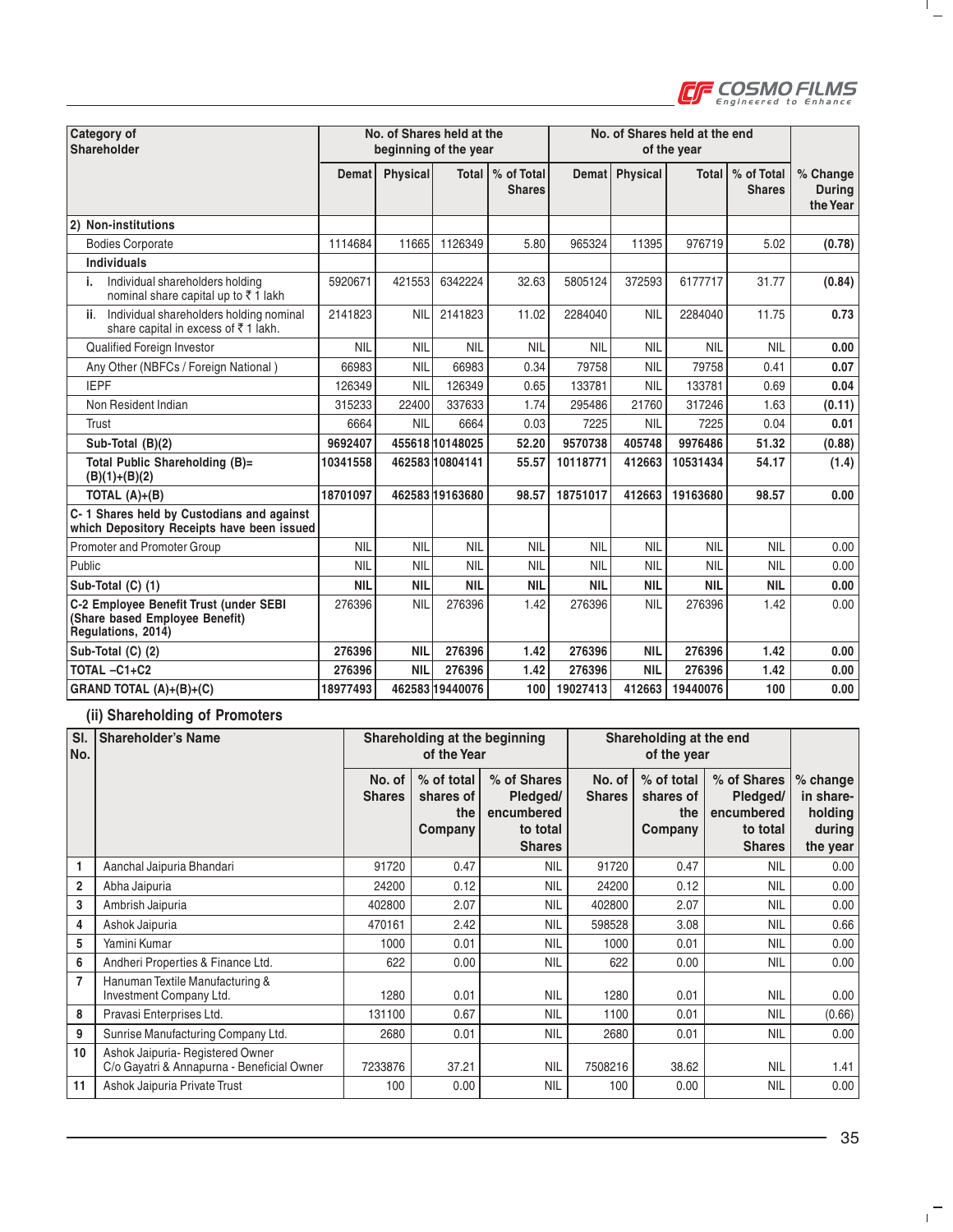

 $\Box$ 

| SI.<br>No.     | <b>Name of Share holder</b>                                                       | Shareholding at the<br>beginning of the year |                                        |                                                                                                                            |                                                                         |                                                                                  |                                                                                                 | <b>Cumulative Shareholding</b><br>during the year                             |
|----------------|-----------------------------------------------------------------------------------|----------------------------------------------|----------------------------------------|----------------------------------------------------------------------------------------------------------------------------|-------------------------------------------------------------------------|----------------------------------------------------------------------------------|-------------------------------------------------------------------------------------------------|-------------------------------------------------------------------------------|
|                |                                                                                   | No. of<br>shares                             | % of total<br>shares of the<br>Company | <b>Date</b>                                                                                                                | Increase/<br>(decrease)                                                 | Reason                                                                           | No. of<br>shares                                                                                | % of total<br>shares of the<br>Company                                        |
|                | Ashok Jaipuria                                                                    | 470161                                       | 2.42                                   | 01/04/2018<br>27/07/2018<br>03/08/2018<br>10/08/2018<br>17/08/2018<br>24/08/2018<br>05/10/2018<br>12/10/2018<br>31/03/2019 | 13500<br>45000<br>4244<br>10000<br>36623<br>8000<br>11000               | Purchase<br>Purchase<br>Purchase<br>Purchase<br>Purchase<br>Purchase<br>Purchase | 470161<br>483661<br>528661<br>532905<br>542905<br>579528<br>587528<br>598528<br>598528          | 2.42<br>2.49<br>2.72<br>2.74<br>2.79<br>2.98<br>3.02<br>3.08<br>3.08          |
| $\overline{2}$ | Pravasi Enterprises Ltd.                                                          | 131100                                       | 0.67                                   | 01/04/2018<br>15/06/2018<br>31/03/2019                                                                                     | 131100<br>(130000)                                                      | Sale                                                                             | 131100<br>1100<br>1100                                                                          | 0.67<br>0.01<br>0.01                                                          |
| 3              | Ashok Jaipuria- Registered<br>Owner C/o Gayatri & Annapurna<br>- Beneficial Owner | 7233876                                      | 37.21                                  | 01/04/2018<br>22/06/2018<br>13/07/2018<br>27/07/2018<br>01/02/2019<br>08/02/2019<br>01/03/2019<br>08/03/2019<br>31/03/2019 | 7233876<br>130000<br>39708<br>21668<br>12639<br>17361<br>30564<br>22400 | Purchase<br>Purchase<br>Purchase<br>Purchase<br>Purchase<br>Purchase<br>Purchase | 7233876<br>7363876<br>7403584<br>7425252<br>7437891<br>7455252<br>7485816<br>7508216<br>7508216 | 37.21<br>37.88<br>38.08<br>38.20<br>38.26<br>38.35<br>38.51<br>38.62<br>38.62 |

#### **(iii) Change in Promoters' Shareholding (please specify, if there is no change)**

## **(iv) Shareholding Pattern of top ten Shareholders (other than Directors, Promoters and Holders of GDRs and ADRs)**

| SI.<br>No.     | Name of Share holder*                                              | Shareholding at the<br>beginning of the year |                                     |                  | <b>Cumulative Shareholding</b><br>at the end of the year |
|----------------|--------------------------------------------------------------------|----------------------------------------------|-------------------------------------|------------------|----------------------------------------------------------|
|                |                                                                    | No. of<br>shares                             | % of total shares<br>of the Company | No. of<br>shares | % of total shares<br>of the Company                      |
| $\mathbf{1}$ . | ANIL KUMAR GOEL                                                    | 604000                                       | 3.10                                | 604000           | 3.10                                                     |
| 2.             | <b>JM FINANCIAL SERVICES LIMITED</b>                               | 143510                                       | 0.74                                | 189513           | 0.97                                                     |
| 3.             | AEQUITAS EQUITY SCHEME I                                           | $\Omega$                                     | 0.00                                | 141952           | 0.73                                                     |
| 4.             | <b>INVESTOR EDUCATION AND PROTECTION</b><br>FUND AUTHORITY (IEPFA) | 126349                                       | 0.65                                | 133781           | 0.69                                                     |
| 5.             | NARIPPEN OBHRAI                                                    | 90523                                        | 0.47                                | 117953           | 0.61                                                     |
| 6.             | GOVERNMENT OF THE PROVINCE OF<br>ALBERTA MANAGED BY COMGEST S.A    | 110900                                       | 0.57                                | 110900           | 0.57                                                     |
| 7.             | NIRMAL BANG SECURITIES PVT. LTD.                                   | 104800                                       | 0.54                                | 103043           | 0.53                                                     |
| 8.             | LSV GLOBAL CONCENTRATED VALUE FUND, LP                             | $\Omega$                                     | 0.00                                | 67129            | 0.35                                                     |
| 9.             | <b>ASHNA SINGH</b>                                                 | 60000                                        | 0.31                                | 60000            | 0.31                                                     |
| 10.            | ANUBHA PAVAN MORARKA                                               | 59732                                        | 0.31                                | 59732            | 0.31                                                     |

**\* The shares of the Company are traded on daily basis and hence the date wise increase/decrease in shareholding is not indicated. Shareholding is consolidated based on permanent account number (PAN) of the shareholder.**

 $^{-}$  +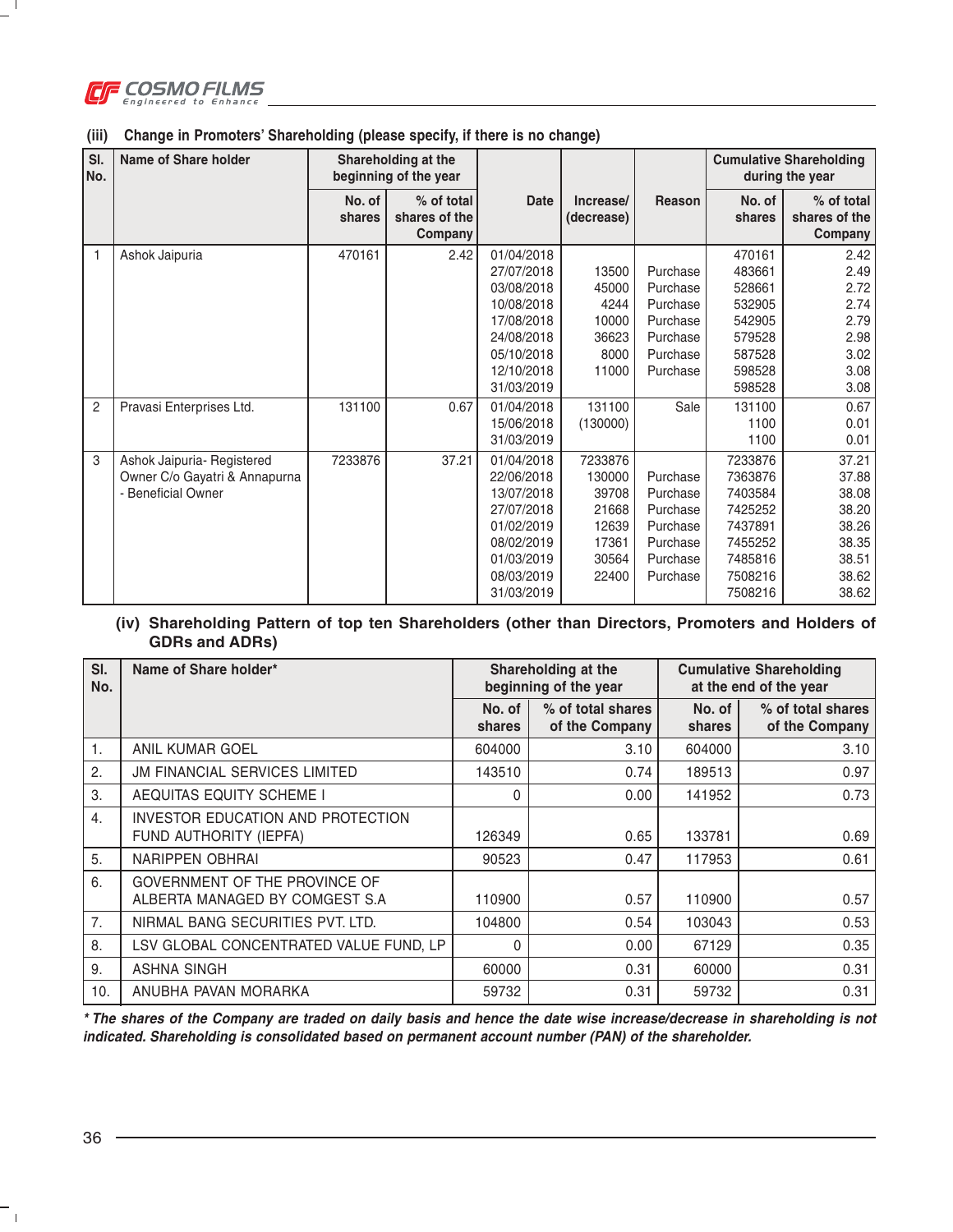

 $\frac{1}{2}$ 

#### **(v) Shareholding of Directors and Key Managerial Personnel:**

| SI.<br>No.     | Shareholding of each<br>of the Directors and each                                                                                                                                |                  | Shareholding at the<br>beginning of the year |                                                                                                |                                                           |                                                                                  |                                                                    | <b>Cumulative Shareholding</b><br>during the year    |
|----------------|----------------------------------------------------------------------------------------------------------------------------------------------------------------------------------|------------------|----------------------------------------------|------------------------------------------------------------------------------------------------|-----------------------------------------------------------|----------------------------------------------------------------------------------|--------------------------------------------------------------------|------------------------------------------------------|
|                | <b>Key Managerial Personnel</b>                                                                                                                                                  | No. of<br>shares | % of total<br>shares of the<br>Company       | <b>Date</b>                                                                                    | Increase/<br>(decrease)                                   | Reason                                                                           | No. of<br>shares                                                   | % of total<br>shares of the<br>Company               |
| 1              | Mr. Ashok Jaipuria                                                                                                                                                               |                  |                                              |                                                                                                |                                                           |                                                                                  |                                                                    |                                                      |
|                | At the beginning of the year                                                                                                                                                     | 470161           | 2.42                                         |                                                                                                |                                                           |                                                                                  | 470161                                                             | 2.42                                                 |
|                | Date wise Increase/Decrease<br>in Share holding during the<br>year specifying the reasons<br>for increase / decrease<br>(e.g.allotment / transfer /<br>bonus/ sweat equity etc): |                  |                                              | 27/07/2018<br>03/08/2018<br>10/08/2018<br>17/08/2018<br>24/08/2018<br>05/10/2018<br>12/10/2018 | 13500<br>45000<br>4244<br>10000<br>36623<br>8000<br>11000 | Purchase<br>Purchase<br>Purchase<br>Purchase<br>Purchase<br>Purchase<br>Purchase | 483661<br>528661<br>532905<br>542905<br>579528<br>587528<br>598528 | 2.49<br>2.72<br>2.74<br>2.79<br>2.98<br>3.02<br>3.08 |
|                | At the End of the year                                                                                                                                                           | 598528           | 3.08                                         |                                                                                                |                                                           |                                                                                  | 598528                                                             | 3.08                                                 |
| $\overline{2}$ | Mr. Anil Kumar Jain                                                                                                                                                              |                  |                                              |                                                                                                |                                                           |                                                                                  |                                                                    |                                                      |
|                | At the beginning of the year                                                                                                                                                     | 5010             | 0.03                                         |                                                                                                |                                                           |                                                                                  | 5010                                                               | 0.03                                                 |
|                | Date wise Increase/Decrease in<br>Share holding during the year<br>specifying the reasons for<br>increase / decrease<br>(e.g.allotment / transfer /<br>bonus/ sweat equity etc): |                  |                                              | 08/06/2018<br>15/06/2018<br>22/06/2018<br>27/11/2018<br>10/12/2018                             | 20<br>4606<br>374<br>(8)<br>(2)                           | Purchase<br>Purchase<br>Purchase<br>Sale<br>Sale                                 | 5030<br>9636<br>10010<br>10002<br>10000                            |                                                      |
|                | At the End of the year                                                                                                                                                           | 10000            | 0.05                                         |                                                                                                |                                                           |                                                                                  | 10000                                                              | 0.05                                                 |
| 3              | Mr. H. K. Agrawal                                                                                                                                                                |                  |                                              |                                                                                                |                                                           |                                                                                  |                                                                    |                                                      |
|                | At the beginning of the year                                                                                                                                                     | 1000             | 0.00                                         | ä,                                                                                             |                                                           |                                                                                  | 1000                                                               | 0.00                                                 |
|                | Date wise Increase/Decrease<br>in Share holding during the<br>year specifying the reasons<br>for increase / decrease<br>(e.g.allotment / transfer /<br>bonus/ sweat equity etc): |                  |                                              |                                                                                                |                                                           |                                                                                  |                                                                    |                                                      |
|                | At the End of the year                                                                                                                                                           | 1000             | 0.00                                         |                                                                                                |                                                           |                                                                                  | 1000                                                               | 0.00                                                 |
| 4              | Mr. Rajeev Gupta                                                                                                                                                                 |                  |                                              |                                                                                                |                                                           |                                                                                  |                                                                    |                                                      |
|                | At the beginning of the year                                                                                                                                                     | 10100            | 0.05                                         |                                                                                                |                                                           |                                                                                  | 10100                                                              | 0.05                                                 |
|                | Date wise Increase/Decrease<br>in Share holding during the<br>year specifying the reasons<br>for increase / decrease<br>(e.g.allotment / transfer /<br>bonus/ sweat equity etc): |                  |                                              |                                                                                                |                                                           |                                                                                  |                                                                    |                                                      |
|                | At the End of the year                                                                                                                                                           | 10100            | 0.05                                         | ä,                                                                                             |                                                           |                                                                                  | 10100                                                              | 0.05                                                 |
| 5              | Mr. H. N Sinor                                                                                                                                                                   |                  |                                              |                                                                                                |                                                           |                                                                                  |                                                                    |                                                      |
|                | At the beginning of the year                                                                                                                                                     | $\mathbf 0$      | 0.00                                         | ٠                                                                                              |                                                           |                                                                                  | 0                                                                  | 0.00                                                 |
|                | Date wise Increase/Decrease<br>in Share holding during the<br>year specifying the reasons<br>for increase / decrease<br>(e.g.allotment / transfer /<br>bonus/ sweat equity etc): |                  |                                              |                                                                                                |                                                           |                                                                                  |                                                                    |                                                      |
|                | At the End of the year                                                                                                                                                           | 0                | 0.00                                         |                                                                                                |                                                           |                                                                                  | 0                                                                  | 0.00                                                 |

 $\mathbf{r}^{\pm}$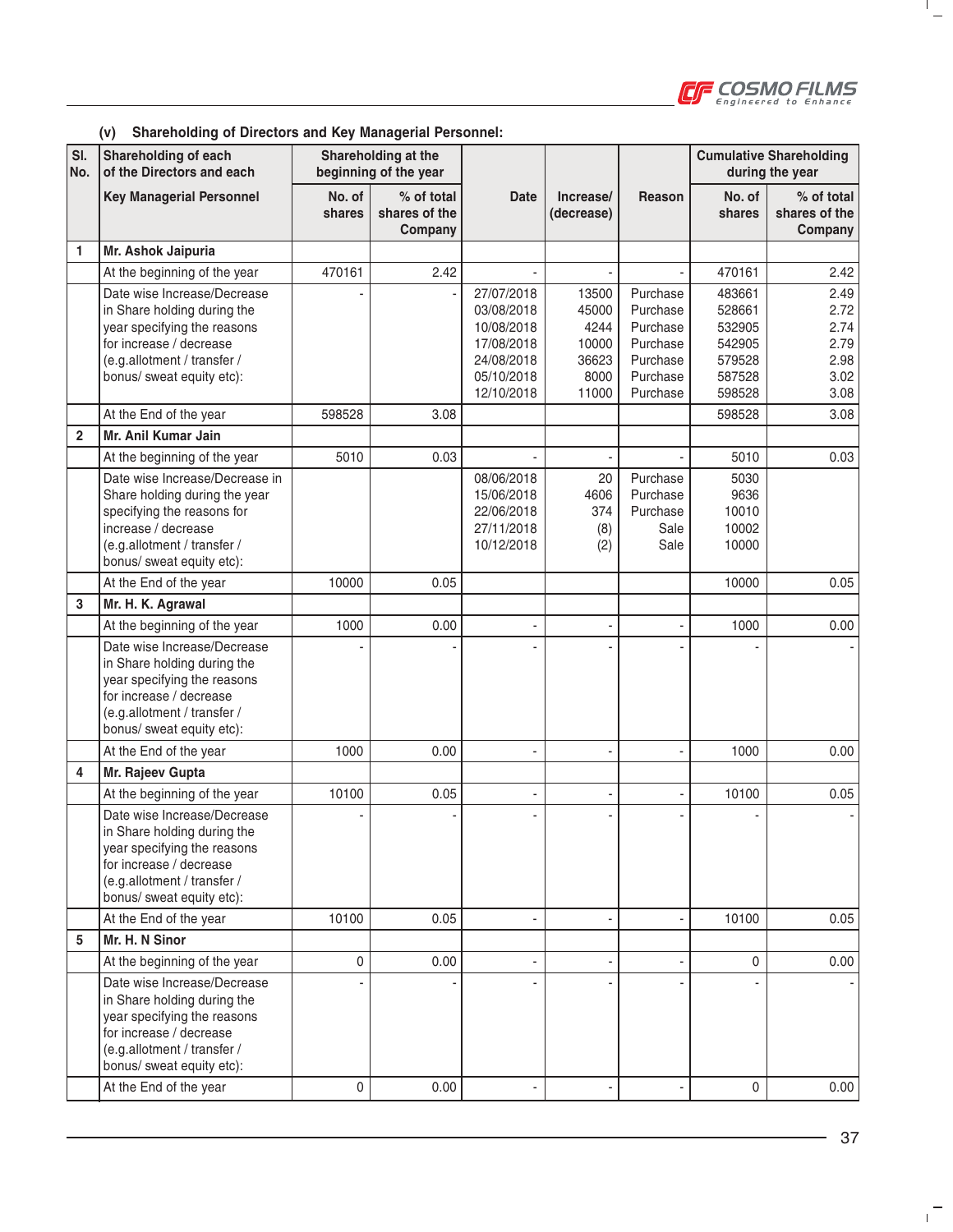

 $-$ <sup>1</sup>

| SI.<br>No.     | Shareholding of each<br>of the Directors and each                                                                                                                                |                  | Shareholding at the<br>beginning of the year |             |                         |        |                  | <b>Cumulative Shareholding</b><br>during the year |
|----------------|----------------------------------------------------------------------------------------------------------------------------------------------------------------------------------|------------------|----------------------------------------------|-------------|-------------------------|--------|------------------|---------------------------------------------------|
|                | <b>Key Managerial Personnel</b>                                                                                                                                                  | No. of<br>shares | % of total<br>shares of the<br>Company       | <b>Date</b> | Increase/<br>(decrease) | Reason | No. of<br>shares | % of total<br>shares of the<br>Company            |
| 6              | Ms. Alpana Parida                                                                                                                                                                |                  |                                              |             |                         |        |                  |                                                   |
|                | At the beginning of the year                                                                                                                                                     | 0                | 0.00                                         |             |                         |        | $\mathbf 0$      | 0.00                                              |
|                | Date wise Increase/Decrease<br>in Share holding during the<br>year specifying the reasons<br>for increase / decrease<br>(e.g.allotment / transfer /<br>bonus/ sweat equity etc): |                  |                                              |             |                         |        |                  |                                                   |
|                | At the End of the year                                                                                                                                                           | 0                | 0.00                                         |             |                         |        | $\mathbf{0}$     | 0.00                                              |
| $\overline{7}$ | Mr. Ashish Guha                                                                                                                                                                  |                  |                                              |             |                         |        |                  |                                                   |
|                | At the beginning of the year                                                                                                                                                     | 9000             | 0.05                                         |             |                         |        | 9000             | 0.05                                              |
|                | Date wise Increase/Decrease<br>in Share holding during the<br>year specifying the reasons<br>for increase / decrease<br>(e.g.allotment / transfer /<br>bonus/ sweat equity etc): |                  |                                              | 09/11/2018  | (1500)                  | Sale   | 7500             | 0.04                                              |
|                | At the End of the year                                                                                                                                                           | 7500             | 0.04                                         |             |                         |        | 7500             | 0.04                                              |
| 8              | Mr. Pratip Chaudhuri                                                                                                                                                             |                  |                                              |             |                         |        |                  |                                                   |
|                | At the beginning of the year                                                                                                                                                     | 0                | 0.00                                         |             |                         |        | $\mathbf 0$      | 0.00                                              |
|                | Date wise Increase/Decrease<br>in Share holding during the<br>year specifying the reasons<br>for increase / decrease<br>(e.g.allotment / transfer /<br>bonus/ sweat equity etc): |                  |                                              |             |                         |        |                  |                                                   |
|                | At the End of the year                                                                                                                                                           | 0                | 0.00                                         |             |                         |        | $\mathbf 0$      | 0.00                                              |
| 9              | Dr. Vivek Nangia                                                                                                                                                                 |                  |                                              |             |                         |        |                  |                                                   |
|                | At the beginning of the year                                                                                                                                                     | 0                | 0.00                                         |             |                         |        | 0                | 0.00                                              |
|                | Date wise Increase/Decrease<br>in Share holding during the<br>year specifying the reasons<br>for increase / decrease<br>(e.g.allotment / transfer /<br>bonus/ sweat equity etc): |                  |                                              |             |                         |        |                  |                                                   |
|                | At the End of the year                                                                                                                                                           | $\mathbf 0$      | 0.00                                         | ä,          |                         |        | $\Omega$         | 0.00                                              |
| 10             | Mr. Anil Wadhwa                                                                                                                                                                  |                  |                                              |             |                         |        |                  |                                                   |
|                | At the beginning of the year                                                                                                                                                     | 0                | 0.00                                         | ٠           |                         |        | 0                | 0.00                                              |
|                | Date wise Increase/Decrease<br>in Share holding during the<br>year specifying the reasons<br>for increase / decrease<br>(e.g.allotment / transfer /<br>bonus/ sweat equity etc): |                  |                                              |             |                         |        |                  |                                                   |
|                | At the End of the year                                                                                                                                                           | 0                | 0.00                                         |             |                         |        | $\mathbf 0$      | 0.00                                              |

 $\overline{\phantom{a}}_1$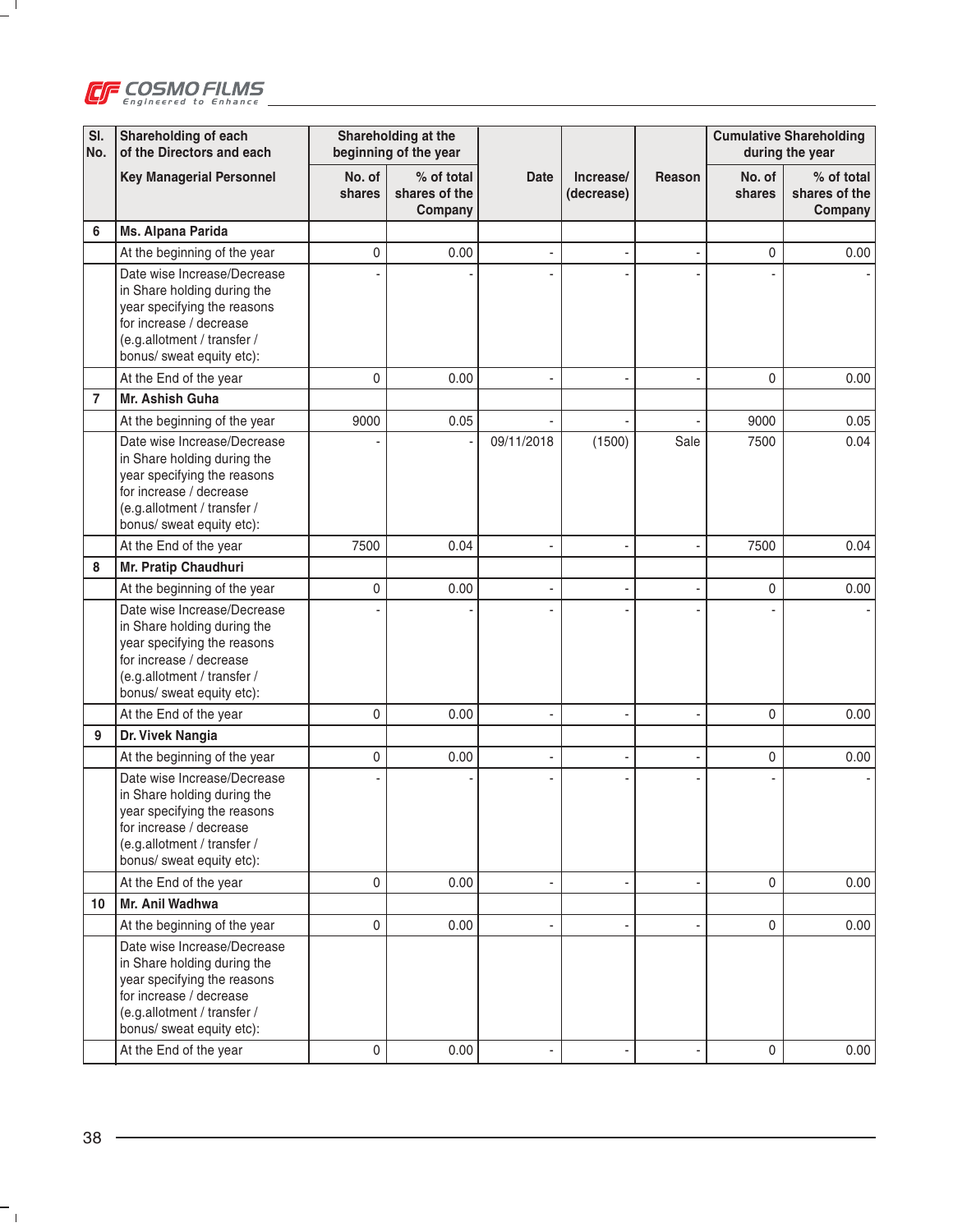

 $\frac{1}{2}$ 

| SI.<br>No. | Shareholding of each<br>of the Directors and each                                                                                                                                |                  | Shareholding at the<br>beginning of the year |                |                         |        |                  | <b>Cumulative Shareholding</b><br>during the year |
|------------|----------------------------------------------------------------------------------------------------------------------------------------------------------------------------------|------------------|----------------------------------------------|----------------|-------------------------|--------|------------------|---------------------------------------------------|
|            | <b>Key Managerial Personnel</b>                                                                                                                                                  | No. of<br>shares | % of total<br>shares of the<br>Company       | <b>Date</b>    | Increase/<br>(decrease) | Reason | No. of<br>shares | % of total<br>shares of the<br>Company            |
| 11         | Mr. Pankaj Poddar                                                                                                                                                                |                  |                                              |                |                         |        |                  |                                                   |
|            | At the beginning of the year                                                                                                                                                     | 4749             | 0.02                                         |                |                         |        | 4749             | 0.02                                              |
|            | Date wise Increase/Decrease<br>in Share holding during the<br>year specifying the reasons<br>for increase / decrease<br>(e.g.allotment / transfer /<br>bonus/ sweat equity etc): |                  |                                              |                |                         |        |                  |                                                   |
|            | At the End of the year                                                                                                                                                           | 4749             | 0.02                                         | $\overline{a}$ |                         |        | 4749             | 0.02                                              |
| 12         | Mr. Neeraj Jain                                                                                                                                                                  |                  |                                              |                |                         |        |                  |                                                   |
|            | At the beginning of the year                                                                                                                                                     |                  | 0.00                                         |                |                         |        | 1                | 0.00                                              |
|            | Date wise Increase/Decrease<br>in Share holding during the<br>year specifying the reasons<br>for increase / decrease<br>(e.g.allotment / transfer /<br>bonus/ sweat equity etc): |                  |                                              |                |                         |        |                  |                                                   |
|            | At the End of the year                                                                                                                                                           | 1                | 0.00                                         | ä,             |                         |        | 1                | 0.00                                              |
| 13         | Ms. Jyoti Dixit                                                                                                                                                                  |                  |                                              |                |                         |        |                  |                                                   |
|            | At the beginning of the year                                                                                                                                                     | 1                | 0.00                                         | ٠              |                         |        | 1                | 0.00                                              |
|            | Date wise Increase/Decrease<br>in Share holding during the<br>year specifying the reasons<br>for increase / decrease<br>(e.g.allotment / transfer /<br>bonus/ sweat equity etc): |                  |                                              |                |                         |        |                  |                                                   |
|            | At the End of the year                                                                                                                                                           | 1                | 0.00                                         |                |                         |        | 1                | 0.00                                              |

 $\mathbf{r}^{\pm}$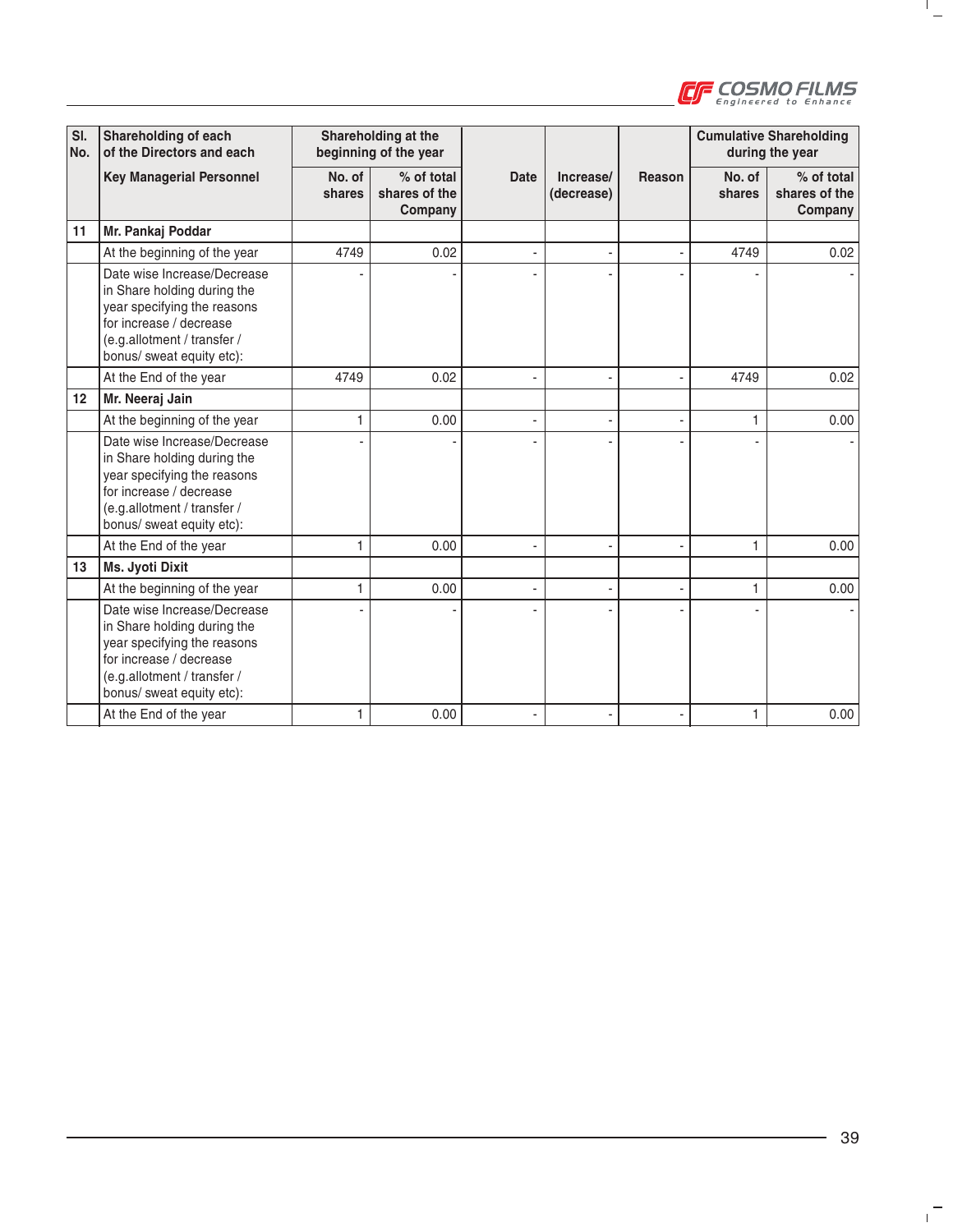

## **V. INDEBTEDNESS**

 $-$ <sup>1</sup>

**Indebtedness of the Company including interest outstanding/accrued but not due for payment**

| $(5 \infty)$                                        |                                               |                           |                 |                                     |
|-----------------------------------------------------|-----------------------------------------------|---------------------------|-----------------|-------------------------------------|
| <b>Particulars</b>                                  | <b>Secured Loans</b><br>excluding<br>deposits | <b>Unsecured</b><br>Loans | <b>Deposits</b> | <b>Total</b><br><b>Indebtedness</b> |
| Indebtedness at the beginning of the Financial Year |                                               |                           |                 |                                     |
| <b>Principal Amount</b><br>i)                       | 501.01                                        |                           |                 | 501.01                              |
| Interest due but not paid<br>ii)                    |                                               |                           |                 |                                     |
| Interest accrued but not due<br>iii)                | 2.09                                          |                           |                 | 2.09                                |
| Total (i+ii+iii)                                    | 503.10                                        |                           |                 | 503.10                              |
| Change in Indebtedness during the Financial Year    |                                               |                           |                 |                                     |
| • Addition                                          | 136.34                                        |                           |                 | 136.34                              |
| • Reduction                                         | (98.45)                                       |                           |                 | (98.45)                             |
| <b>Net Change</b>                                   | 37.89                                         |                           |                 | 37.89                               |
| Indebtedness at the end of the Financial Year       |                                               |                           |                 |                                     |
| <b>Principal Amount</b><br>i)                       | 539.66                                        |                           |                 | 539.66                              |
| Interest due but not paid<br>ii)                    |                                               |                           |                 |                                     |
| Interest accrued but not due<br>iii)                | 1.33                                          |                           |                 | 1.33                                |
| Total (i+ii+iii)                                    | 540.99                                        |                           |                 | 540.99                              |

## **VI. REMUNERATION OF DIRECTORS AND KEY MANAGERIAL PERSONNEL**

### **A**. **Remuneration to Managing Director, Whole-time Directors and/or Manager: (**` **in Cr.)**

| SI.<br>No. | <b>Particulars of Remuneration</b>                                                                                                                    | <b>Name of MD/WTD/ Manager</b>                                                                                        | <b>Total</b><br><b>Amount</b> |      |  |
|------------|-------------------------------------------------------------------------------------------------------------------------------------------------------|-----------------------------------------------------------------------------------------------------------------------|-------------------------------|------|--|
|            |                                                                                                                                                       | <b>CMD</b>                                                                                                            | <b>WTD</b>                    |      |  |
|            |                                                                                                                                                       | Mr. Ashok Jaipuria                                                                                                    | Mr. Anil Kumar Jain           |      |  |
| 1.         | Gross salary<br>(a) Salary as per provisions contained in<br>section 17(1) of the Income-tax<br>Act, 1961                                             | 1.62                                                                                                                  | 1.37                          | 2.99 |  |
|            | (b) Value of perquisites u/s 17(2) of the<br>Income-tax Act, 1961<br>(c) Profits in lieu of salary under section 17(3)<br>of the Income-tax Act, 1961 | 0.80                                                                                                                  | 0.01                          | 0.81 |  |
| 2.         | <b>Stock Option</b>                                                                                                                                   |                                                                                                                       |                               |      |  |
| 3.         | <b>Sweat Equity</b>                                                                                                                                   |                                                                                                                       |                               |      |  |
| 4.         | Commission<br>as % of profit<br>others, specify                                                                                                       | 1.12                                                                                                                  |                               | 1.12 |  |
| 5.         | Others, please specify                                                                                                                                | 0.44                                                                                                                  | 0.10                          | 0.54 |  |
|            | Total (A)*                                                                                                                                            | 3.98                                                                                                                  | 1.48                          | 5.46 |  |
|            | Ceiling as per the Act                                                                                                                                | ₹ 7.55 Cr (being 10% of the Net Profit of the<br>Company Calculated as per Section 198 of<br>the Companies Act, 2013) |                               |      |  |

 $\overline{\phantom{a}}_1$